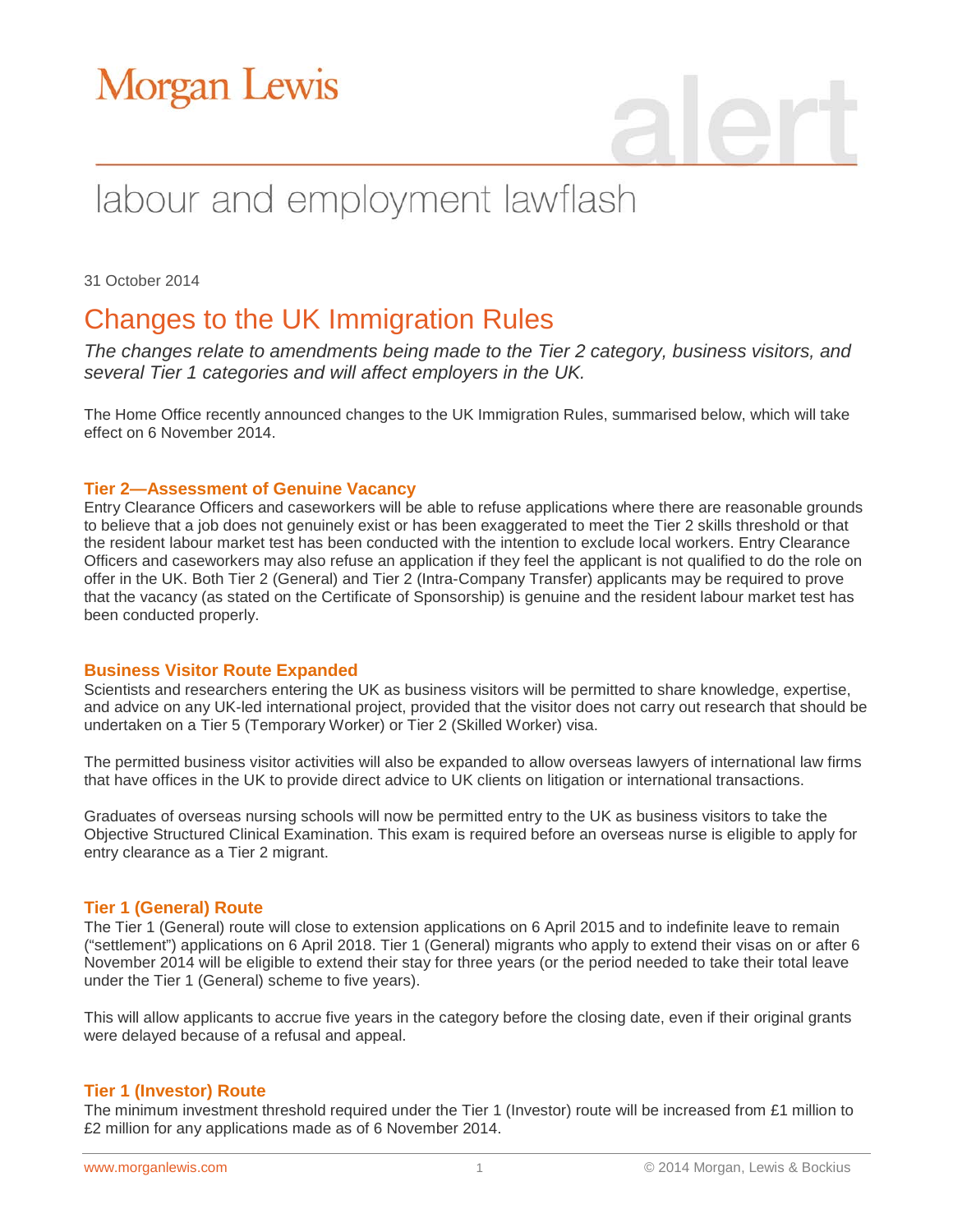# **Morgan Lewis**

The full investment of £2 million will need to be invested in prescribed forms of investments. The current Immigration Rules provide that up to 75% of £1 million must be invested in prescribed forms of investment and the remaining 25% can be held in a UK bank account or used to purchase property.

Tier 1 (Investor) migrants who apply on or after 6 November will no longer be required to "top up" their investments if their market values fall. Provided that migrants can demonstrate that the qualifying investments met the required threshold at the time that they were purchased, migrants will only be required to purchase new qualifying investments if they sell part of their portfolios and need to replace those investments to maintain the investment threshold.

The current provision under which the required investment sum can be sourced as a loan will be removed.

Transitional arrangements will be applied so that migrants who have already applied for Tier 1 (Investor) status or before 5 November 2014 will not be subject to these changes when they apply for extensions or for indefinite leave to remain.

#### **Tier 1 (Entrepreneur) Route**

Migrants who apply for this category while in the UK will have to hold the required funds to be invested in the business in the UK to assist the Home Office in verifying that the funds are genuine.

#### **Tier 1 (Exceptional Talent) Route**

Applicants will be able to apply for immigration permission for five years (the current rules permit only three years of leave). The Home Office is also removing the English language requirement for extension applications, although this will remain for those who apply for indefinite leave to remain on the basis of this category.

#### **English Language Tests Must Be Taken at an SELT Centre**

Tests administered by Trinity College London on or after 6 November 2014 must display "SELT Centre" on the test certificate. Additionally, the test must be verified via the college's online verification tool.

View the *Statement of Changes in Immigration Rules* as presented to Parliament on 16 October 2014 at [https://www.gov.uk/government/uploads/system/uploads/attachment\\_data/file/364371/hc-693.pdf.](https://www.gov.uk/government/uploads/system/uploads/attachment_data/file/364371/hc-693.pdf)

#### **British-Irish Visa Scheme Introduced**

The Home Office has introduced the British-Irish visa scheme. The scheme, which will be introduced in China by the end of October and in India soon after, will enable Chinese and Indian nationals to travel to the UK and Ireland using a single visa.

The scheme will be available to those who apply for single, short stay general, and business visitor visas.

Those who have been issued a visa under the British-Irish visa scheme must first travel to the country that issued the visa. For example, if they applied for an Irish visitor visa, they must first travel to Ireland before travelling to the UK. The only exception to this is if they transit via the UK to Ireland. In this situation, they will not need to apply for a UK transit visa prior to travel, but they must travel to Ireland within 24 hours of landing in the UK. Once they have activated their visa in Ireland, they can then travel to the UK.

Starting October 2014, UK visa application centres in China and Hong Kong will also process Irish visa applications. This will also be rolled out into UK Visa Application Centres in India in the near future.

Only Chinese and Indian nationals who apply in China and India will be eligible to use the British-Irish visa scheme. Applicants of all other nationalities who require a visa to visit the UK and Ireland will be required to